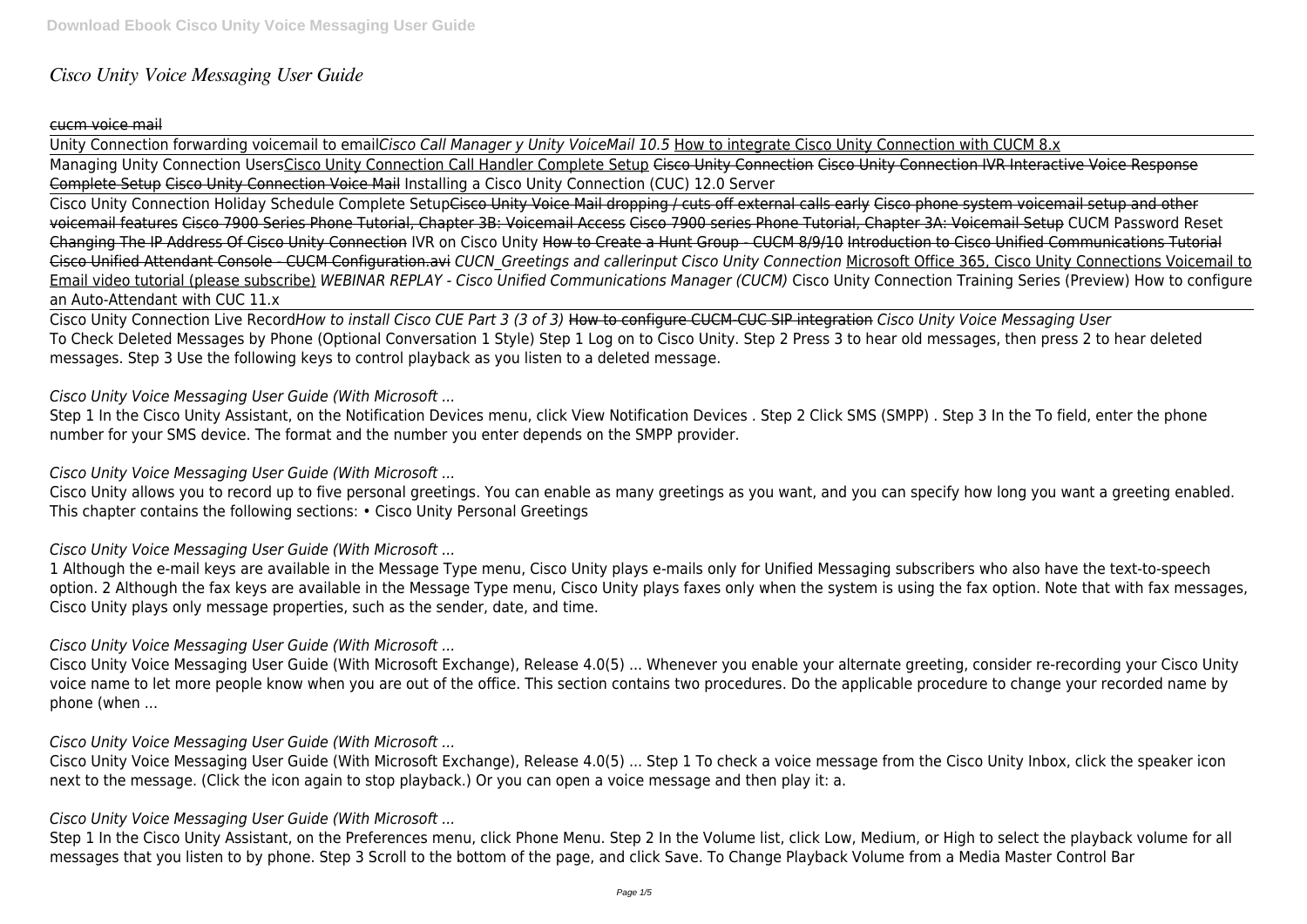# *Cisco Unity Voice Messaging User Guide (With Microsoft ...*

Cisco Unity Voicemail User Guide. Use These Keys Anytime During any Changes \* Cancel or back-up # Skip or move ahead . FIRST TIME YOU LOG IN. To Configure Cisco Unity: Step 1 Press the Message button. Step 2 Enter a PIN (password). (Default PIN 07738 . Step 3 .

#### *Cisco Unity Voicemail User Guide*

User Guide for Accessing Cisco Unity Connection Voice Messages in an Email Application (Release 12.x) User Guide for the Cisco Unity Connection Messaging Assistant Web Tool (Release 12.x) User Guide for the Cisco Unity Connection Personal Call Transfer Rules Web Tool (Release 12.x)

### *Cisco Unity Connection - End-User Guides - Cisco*

Features and Capabilities. Cisco Unity Connection lets users access and manage messages from an email inbox, web browser, Cisco Jabber, Cisco Unified IP Phone, smartphone, or tablet. Unity Connection also provides flexible message access and delivery format options, including support for voice commands, speech-to-text transcription, and even video greetings.

With Cisco Unity Connection, you can access and manage voice messages in a variety of ways, using your email inbox, web browser, the Cisco Jabber messaging integration platform, Cisco Unified IP Phone, smartphone, tablet, and more.

#### *Cisco Unity Connection - Cisco*

Cisco Unity Voice Messaging User Guide. Release 4.0(5) Published April 14, 2005. Text Part Number: OL-7374-01. This book is intended for use with Cisco Unity with Microsoft Exchange. THE SPECIFICATIONS AND INFORMATION REGARDING THE PRODUCTS IN THIS MANUAL ARE SUBJECT TO CHANGE WITHOUT NOTICE. ALL

To set up text message notifications so that Voice Messaging subscribers receive an e-mail notification in the Inbox for their respective e-mail clients when a new voice message arrives in their Cisco Unity Inbox, click Cisco Unity Inbox. Your site must have an SMTP gateway to use this option.

#### *Cisco Unity Voice Messaging User Guide*

Mutare Voice for Cisco Unity Connection The Mutare Voice application provides unified messaging of voicemail messages into the end user email inbox. Mutare Voice automatically copies voice messages from the user mailbox to his or her email inbox. Voice messages are attached as WAV or MP3 audio files.

We'll begin by describing how Cisco has deployed Cisco Unity voice messaging. As a company, Cisco has the largest global deployment of Cisco Unity voice messaging systems. This deployment serves more than 66,000 users from servers at 12 Cisco locations around the world.

#### *Mutare Voice for Cisco Unity Connection*

### *Cisco Unity Connection 10.x Enhanced Voice Messaging 1 User*

If you're talking about Unity Connection (which I assume you are - 8.5 is not a Unity version) you can also look into dispatch messages with this technique which allows you to have the first person of those 5 that "take" the message then own it (i.e. it's removed from the other user's mailbox when they do that).

### *Unity 8.5 How to send voicemail to multiple users - Cisco ...*

#### *Unity Voicemail, email notification - Cisco Community*

Cisco Unity Connection enables users to access and manage voice messages from their email inbox, web browser, Cisco Jabber client, Cisco Unified IP Phone, or TelePresence endpoint. The Cisco Collaboration on-premises Preferred Architecture includes Cisco Unity Connection to enable voice messaging for the collaboration solution (Figure 1).

### *Cisco Collaboration Preferred Architecture for Cisco Unity ...*

*UNITY VOICE MESSAGING Cisco on Cisco E-Learning Series ...*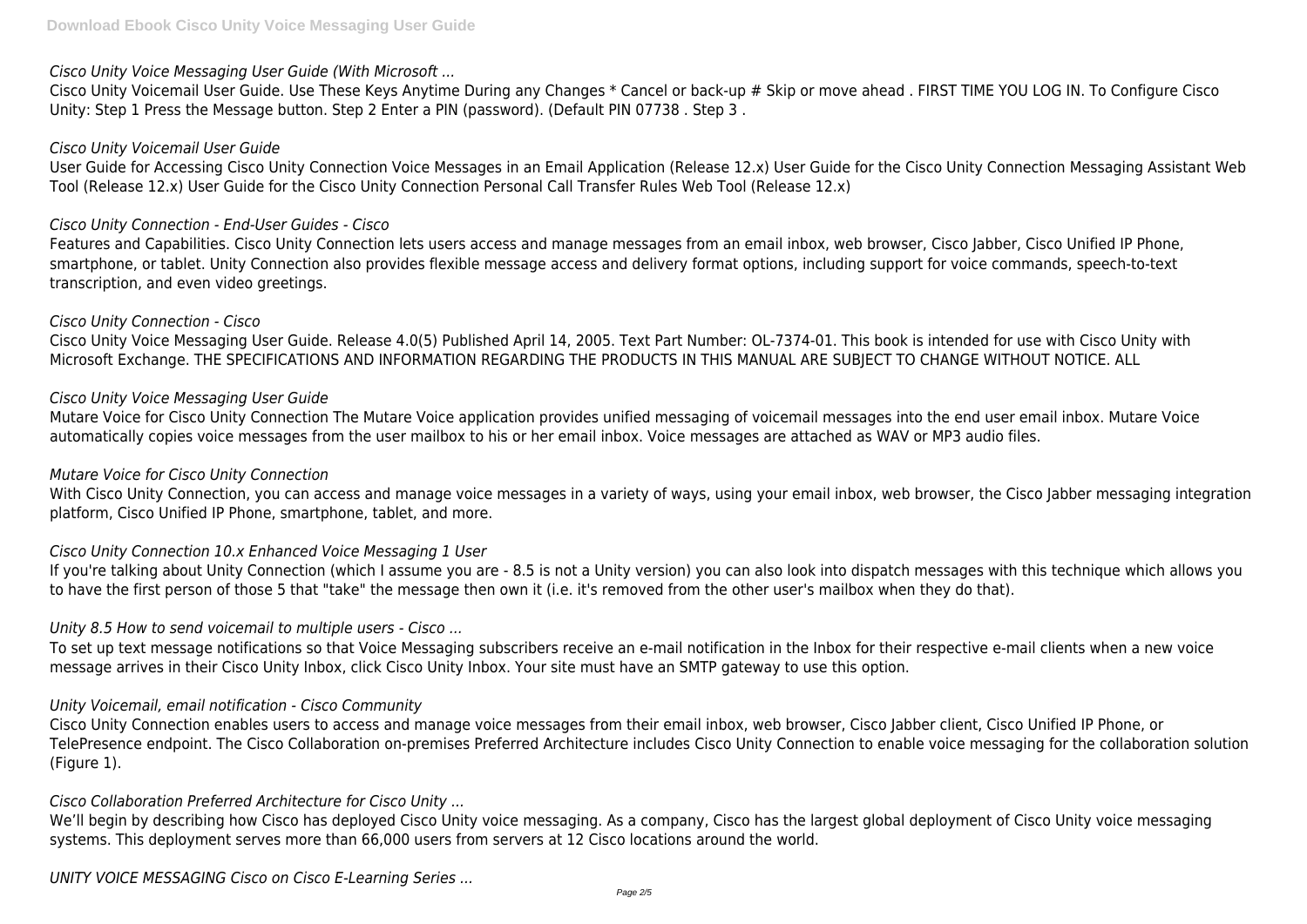You can give yourself access to the voicemai account, login through the Web INbox and start downloading or you may use IMAP and login with an email client such as Outlook. IMAP will download all messages to Outlook. Web InBox might be easier though.

#### cucm voice mail

Unity Connection forwarding voicemail to email*Cisco Call Manager y Unity VoiceMail 10.5* How to integrate Cisco Unity Connection with CUCM 8.x Managing Unity Connection UsersCisco Unity Connection Call Handler Complete Setup Cisco Unity Connection Cisco Unity Connection IVR Interactive Voice Response Complete Setup Cisco Unity Connection Voice Mail Installing a Cisco Unity Connection (CUC) 12.0 Server

Cisco Unity Connection Holiday Schedule Complete SetupCisco Unity Voice Mail dropping / cuts off external calls early Cisco phone system voicemail setup and other voicemail features Cisco 7900 Series Phone Tutorial, Chapter 3B: Voicemail Access Cisco 7900 series Phone Tutorial, Chapter 3A: Voicemail Setup CUCM Password Reset Changing The IP Address Of Cisco Unity Connection IVR on Cisco Unity How to Create a Hunt Group - CUCM 8/9/10 Introduction to Cisco Unified Communications Tutorial Cisco Unified Attendant Console - CUCM Configuration.avi *CUCN\_Greetings and callerinput Cisco Unity Connection* Microsoft Office 365, Cisco Unity Connections Voicemail to Email video tutorial (please subscribe) *WEBINAR REPLAY - Cisco Unified Communications Manager (CUCM)* Cisco Unity Connection Training Series (Preview) How to configure an Auto-Attendant with CUC 11.x

Cisco Unity Connection Live Record*How to install Cisco CUE Part 3 (3 of 3)* How to configure CUCM-CUC SIP integration *Cisco Unity Voice Messaging User* To Check Deleted Messages by Phone (Optional Conversation 1 Style) Step 1 Log on to Cisco Unity. Step 2 Press 3 to hear old messages, then press 2 to hear deleted messages. Step 3 Use the following keys to control playback as you listen to a deleted message.

### *Cisco Unity Voice Messaging User Guide (With Microsoft ...*

Step 1 In the Cisco Unity Assistant, on the Notification Devices menu, click View Notification Devices . Step 2 Click SMS (SMPP) . Step 3 In the To field, enter the phone number for your SMS device. The format and the number you enter depends on the SMPP provider.

### *Cisco Unity Voice Messaging User Guide (With Microsoft ...*

Cisco Unity allows you to record up to five personal greetings. You can enable as many greetings as you want, and you can specify how long you want a greeting enabled. This chapter contains the following sections: • Cisco Unity Personal Greetings

# *Cisco Unity Voice Messaging User Guide (With Microsoft ...*

1 Although the e-mail keys are available in the Message Type menu, Cisco Unity plays e-mails only for Unified Messaging subscribers who also have the text-to-speech option. 2 Although the fax keys are available in the Message Type menu, Cisco Unity plays faxes only when the system is using the fax option. Note that with fax messages, Cisco Unity plays only message properties, such as the sender, date, and time.

### *Cisco Unity Voice Messaging User Guide (With Microsoft ...*

Cisco Unity Voice Messaging User Guide (With Microsoft Exchange), Release 4.0(5) ... Whenever you enable your alternate greeting, consider re-recording your Cisco Unity voice name to let more people know when you are out of the office. This section contains two procedures. Do the applicable procedure to change your recorded name by phone (when ...

### *Cisco Unity Voice Messaging User Guide (With Microsoft ...*

Cisco Unity Voice Messaging User Guide (With Microsoft Exchange), Release 4.0(5) ... Step 1 To check a voice message from the Cisco Unity Inbox, click the speaker icon next to the message. (Click the icon again to stop playback.) Or you can open a voice message and then play it: a.

# *Cisco Unity Voice Messaging User Guide (With Microsoft ...*

Step 1 In the Cisco Unity Assistant, on the Preferences menu, click Phone Menu. Step 2 In the Volume list, click Low, Medium, or High to select the playback volume for all Page 3/5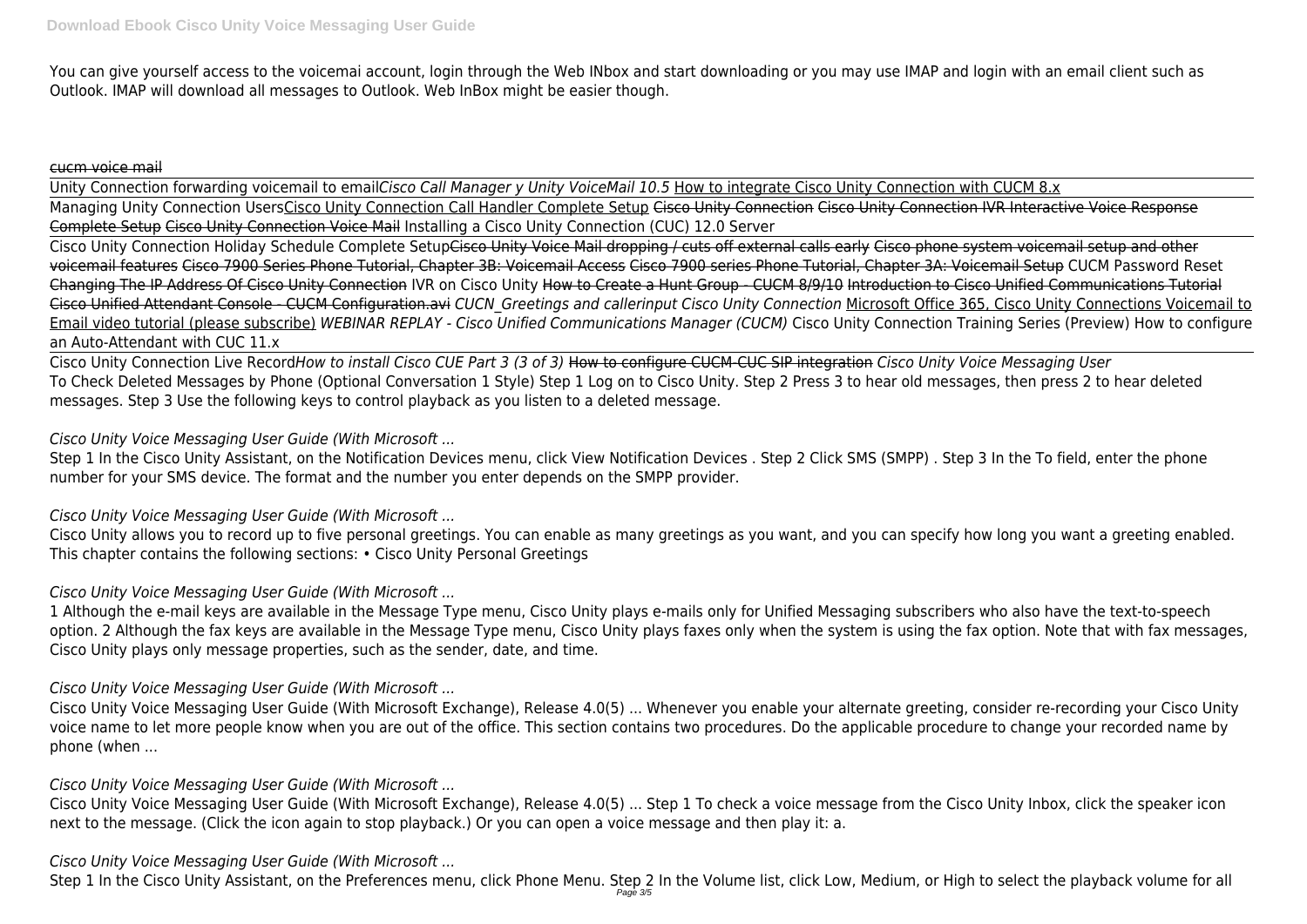messages that you listen to by phone. Step 3 Scroll to the bottom of the page, and click Save. To Change Playback Volume from a Media Master Control Bar

# *Cisco Unity Voice Messaging User Guide (With Microsoft ...*

Cisco Unity Voicemail User Guide. Use These Keys Anytime During any Changes \* Cancel or back-up # Skip or move ahead . FIRST TIME YOU LOG IN. To Configure Cisco Unity: Step 1 Press the Message button. Step 2 Enter a PIN (password). (Default PIN 07738 . Step 3 .

### *Cisco Unity Voicemail User Guide*

User Guide for Accessing Cisco Unity Connection Voice Messages in an Email Application (Release 12.x) User Guide for the Cisco Unity Connection Messaging Assistant Web Tool (Release 12.x) User Guide for the Cisco Unity Connection Personal Call Transfer Rules Web Tool (Release 12.x)

# *Cisco Unity Connection - End-User Guides - Cisco*

Features and Capabilities. Cisco Unity Connection lets users access and manage messages from an email inbox, web browser, Cisco Jabber, Cisco Unified IP Phone, smartphone, or tablet. Unity Connection also provides flexible message access and delivery format options, including support for voice commands, speech-to-text transcription, and even video greetings.

With Cisco Unity Connection, you can access and manage voice messages in a variety of ways, using your email inbox, web browser, the Cisco Jabber messaging integration platform, Cisco Unified IP Phone, smartphone, tablet, and more.

# *Cisco Unity Connection - Cisco*

Cisco Unity Voice Messaging User Guide. Release 4.0(5) Published April 14, 2005. Text Part Number: OL-7374-01. This book is intended for use with Cisco Unity with Microsoft Exchange. THE SPECIFICATIONS AND INFORMATION REGARDING THE PRODUCTS IN THIS MANUAL ARE SUBJECT TO CHANGE WITHOUT NOTICE. ALL

### *Cisco Unity Voice Messaging User Guide*

Mutare Voice for Cisco Unity Connection The Mutare Voice application provides unified messaging of voicemail messages into the end user email inbox. Mutare Voice automatically copies voice messages from the user mailbox to his or her email inbox. Voice messages are attached as WAV or MP3 audio files.

We'll begin by describing how Cisco has deployed Cisco Unity voice messaging. As a company, Cisco has the largest global deployment of Cisco Unity voice messaging systems. This deployment serves more than 66,000 users from servers at 12 Cisco locations around the world.

### *Mutare Voice for Cisco Unity Connection*

### *Cisco Unity Connection 10.x Enhanced Voice Messaging 1 User*

If you're talking about Unity Connection (which I assume you are - 8.5 is not a Unity version) you can also look into dispatch messages with this technique which allows you to have the first person of those 5 that "take" the message then own it (i.e. it's removed from the other user's mailbox when they do that).

# *Unity 8.5 How to send voicemail to multiple users - Cisco ...*

To set up text message notifications so that Voice Messaging subscribers receive an e-mail notification in the Inbox for their respective e-mail clients when a new voice message arrives in their Cisco Unity Inbox, click Cisco Unity Inbox. Your site must have an SMTP gateway to use this option.

# *Unity Voicemail, email notification - Cisco Community*

Cisco Unity Connection enables users to access and manage voice messages from their email inbox, web browser, Cisco Jabber client, Cisco Unified IP Phone, or TelePresence endpoint. The Cisco Collaboration on-premises Preferred Architecture includes Cisco Unity Connection to enable voice messaging for the collaboration solution (Figure 1).

# *Cisco Collaboration Preferred Architecture for Cisco Unity ...*